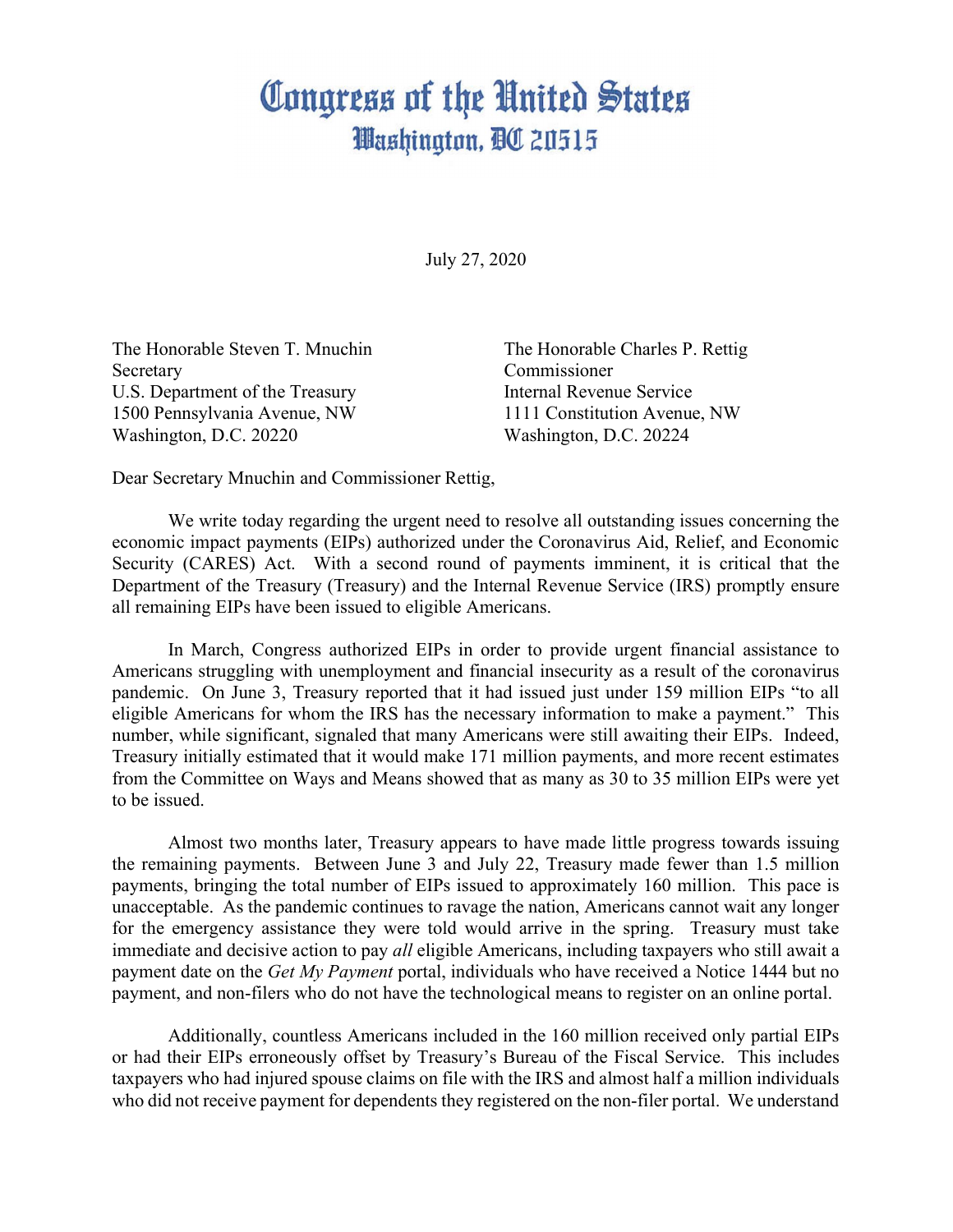The Honorable Steven T. Mnuchin The Honorable Charles P. Rettig July 27, 2020 Page 2

that Treasury also voided payments to surviving spouses who had previously filed returns jointly with their now-deceased spouses. This decision was cruel and has deprived grieving families of assistance they need now more than ever. Alarmingly, the IRS has yet to provide a timeline for when any of these groups will be paid the full EIPs to which they rightfully are entitled. Further delay is unacceptable.

As Congress works to pass additional relief measures this week, including a new round of stimulus payments, it is imperative that Treasury immediately resolve all issues that have prevented millions from receiving their full EIPs. We are deeply concerned that, unless Treasury takes prompt action to correct flaws in its programming and methodology, these Americans will continue to be left behind by subsequent payment efforts. Given the unprecedented burdens facing American families today, such an outcome would be inexcusable.

We believe a critical first step is for the IRS to improve its existing platforms for handling EIP inquiries. Since Treasury began issuing EIPs, constituents and congressional offices alike have expressed much frustration about their inability to obtain resolution from the IRS. Indeed, IRS officials recently reported that, as of July 10, the EIP phone line had received a staggering 15.4 million calls. Of these callers, more than 14 million received an automated recording and almost 50,000 had their calls dropped. Sadly, only 800,000—5% of all callers—were able to speak with IRS staff who had access to taxpayer-specific data after waiting an average of 36 minutes on hold. When each call represents a family that has not received the help they were promised, the IRS must strive to do better.

Similarly, the IRS's designated mailbox for congressional offices has been largely unresponsive, as it appears that there is not enough staff designated to answer the massive volume of inquiries. Since the mailbox was opened in May, it received 25,000 inquiries by July 17, at a reported rate of about 700 to 1,000 new inquiries per day. As of that date, about 15,500 emails had received a reply or been forwarded within the IRS for answers, and there were more than 13,000 unread emails in the mailbox. Only recently did the IRS allocate additional staff to work constituent inquiries in the mailbox, but additional resources are necessary for the IRS to process the massive backlog immediately. Americans deserve prompt resolution of their concerns, and the IRS must do more.

We certainly acknowledge that Treasury and IRS employees have worked hard to implement the CARES Act, and we appreciate their efforts. However, for millions of American families in financial distress, every day that passes without an EIP compounds frustrations and financial worries. Their pleas become even more urgent now that they also may miss a second round of EIPs because of unresolved issues from the first payment. So that we can reassure our constituents that help is on the way, please provide a report by no later than July 31, 2020 describing how Treasury and the IRS will ensure all remaining EIPs are paid in full within the next two weeks.